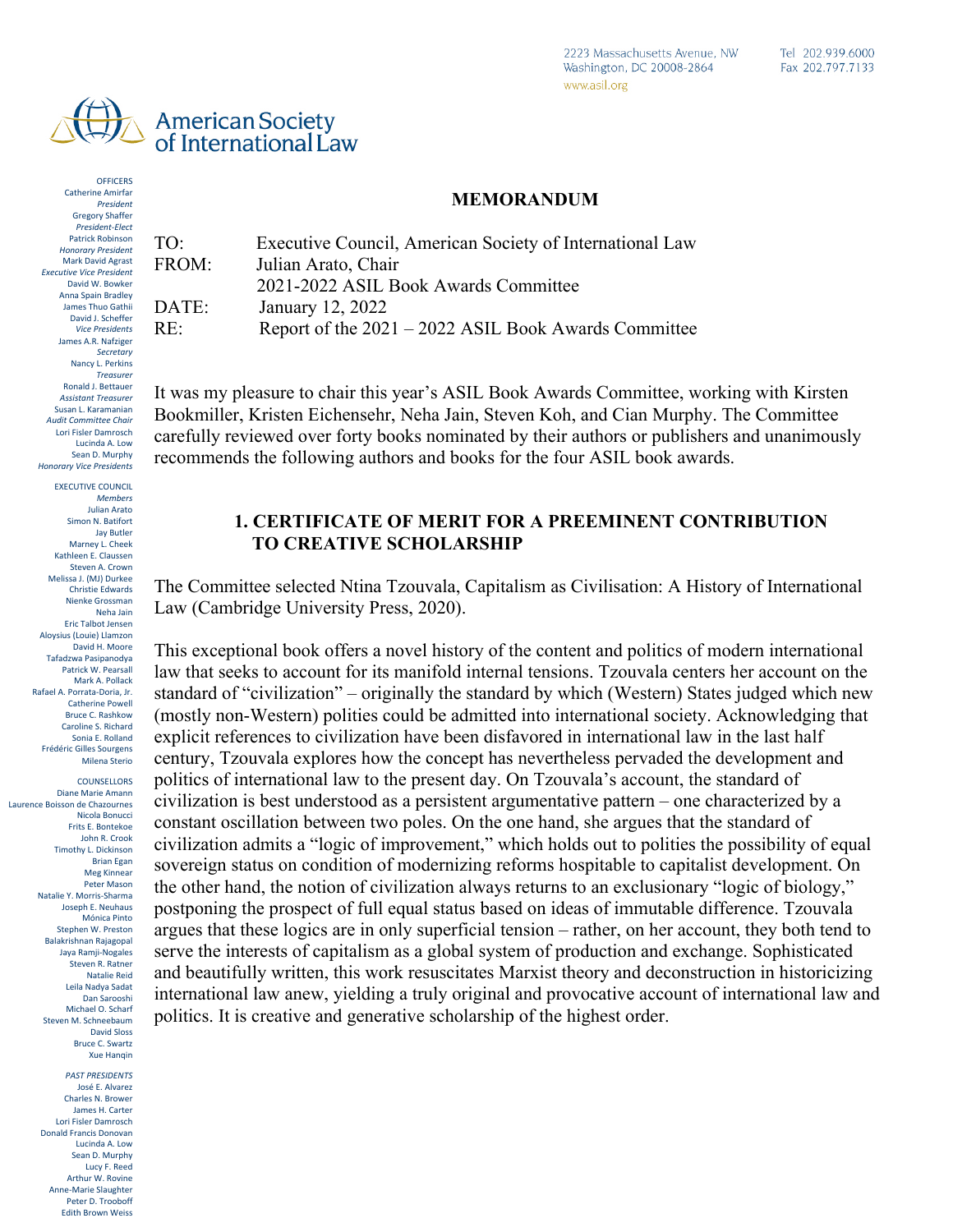# **2. CERTIFICATE OF MERIT FOR HIGH TECHNICAL CRAFTSMANSHIP AND UTILITY TO PRACTICING LAWYERS AND SCHOLARS**

The Committee selected Amal Clooney & Philippa Webb, eds., The Right to a Fair Trial in International Law (Oxford University Press, 2021).

This comprehensive volume expertly illuminates the right to fair trial under international law. The book roots its adept analysis in Article 14 of the International Covenant on Civil and Political Rights, which guarantees the right to a fair trial. Chapter by chapter, Clooney and Webb maintain the same exposition: initially providing the plain language of the relevant Article 14 sub-provision, and then surveying the origins and rationale of the right, defining it in international instruments, addressing any related rights, and considering questions of derogations, reservations, waivers, and remedies. This volume's greatest achievement is its remarkable mix of granularity and expansiveness: it details the contours of each fair trial right by canvassing a diverse array of international and regional legal sources—drawing not only on the Human Rights Committee and the International Criminal Court but also the African Commission's Fair Trial Principles and ASEAN Human Rights Declaration. The result is a highly textured account of a critical right that is axiomatic in our domestic, regional, and international legal systems. The Right to Fair Trial in International Law ably exhibits high technical craftsmanship and will undoubtedly be of considerable utility to practicing lawyers and scholars for many years to come.

# **3. CERTIFICATE OF MERIT IN A SPECIALIZED AREA OF INTERNATIONAL LAW**

The Committee selected Mira L. Siegelberg, Statelessness: A Modern History (Harvard University Press, 2020).

In this original and erudite account of the legal and conceptual history, Mira Siegelberg plucks the category of statelessness from a position of relative obscurity in international legal thought and shows how the phenomenon illuminates fundamental notions of statehood, sovereignty, and citizenship in the twentieth century international legal order. Drawing on a rich array of sources—pivotal court judgments, scholarly texts, records of international meetings, the biographies and trajectories of individual jurists, letters and petitions, and works of fiction–– Siegelberg vividly illustrates the complex and contradictory roots of statelessness as both a condition of rightlessness and as offering a radical vision of a cosmopolitan political life freed from statist constraints. The book charts the history of statelessness as a contested concept caught between various transnational legal and political currents in the interwar period: such as legal positivism, British political pluralism, American legal realism, and the Vienna School of Law. It also uses captivating storylines, generating an almost poetic sense of historical narrative. In reflecting on the conflicting ideological foundations of statelessness, Siegelberg's book is a compelling invitation to rethink the conditions of belonging, the fragility of the links between individuals and nations, and who gets excluded in the global political order.